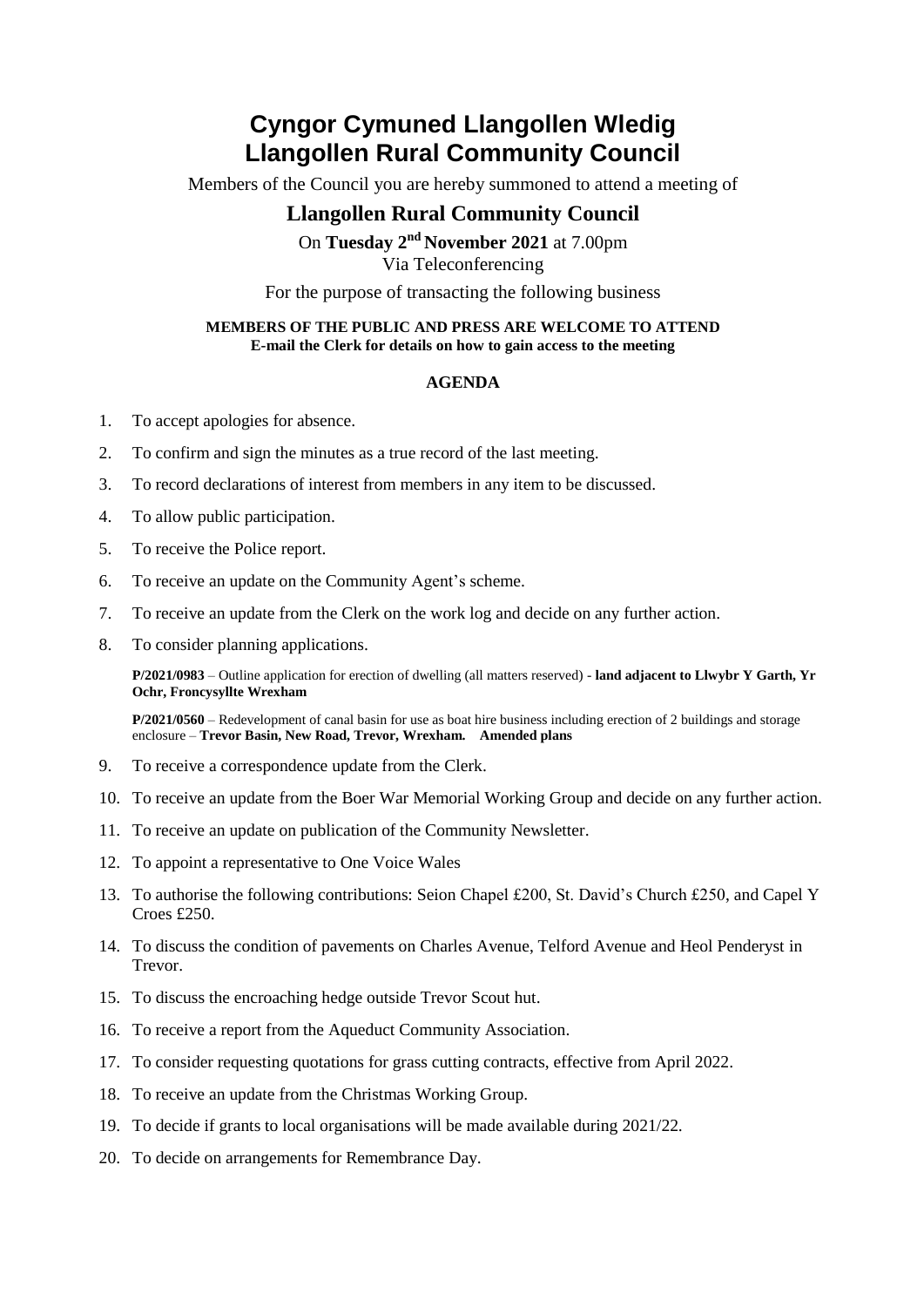- 21. To receive a financial update from the Clerk and authorise payments to be made.
- 22. To receive items for the next agenda.

Date and time of the next meeting  $-7<sup>th</sup>$  December 2021, 7pm via teleconferencing.

**Signed:** *J A Evans* Andrea Evans. Clerk, Llangollen Rural Community Council. 59 Haytor Road, Wrexham LL11 2PU.

**Date:** Thursday 28<sup>th</sup> October 2021 Tel: 07950 813858 email: clerk.llangollenrural@gmail.com